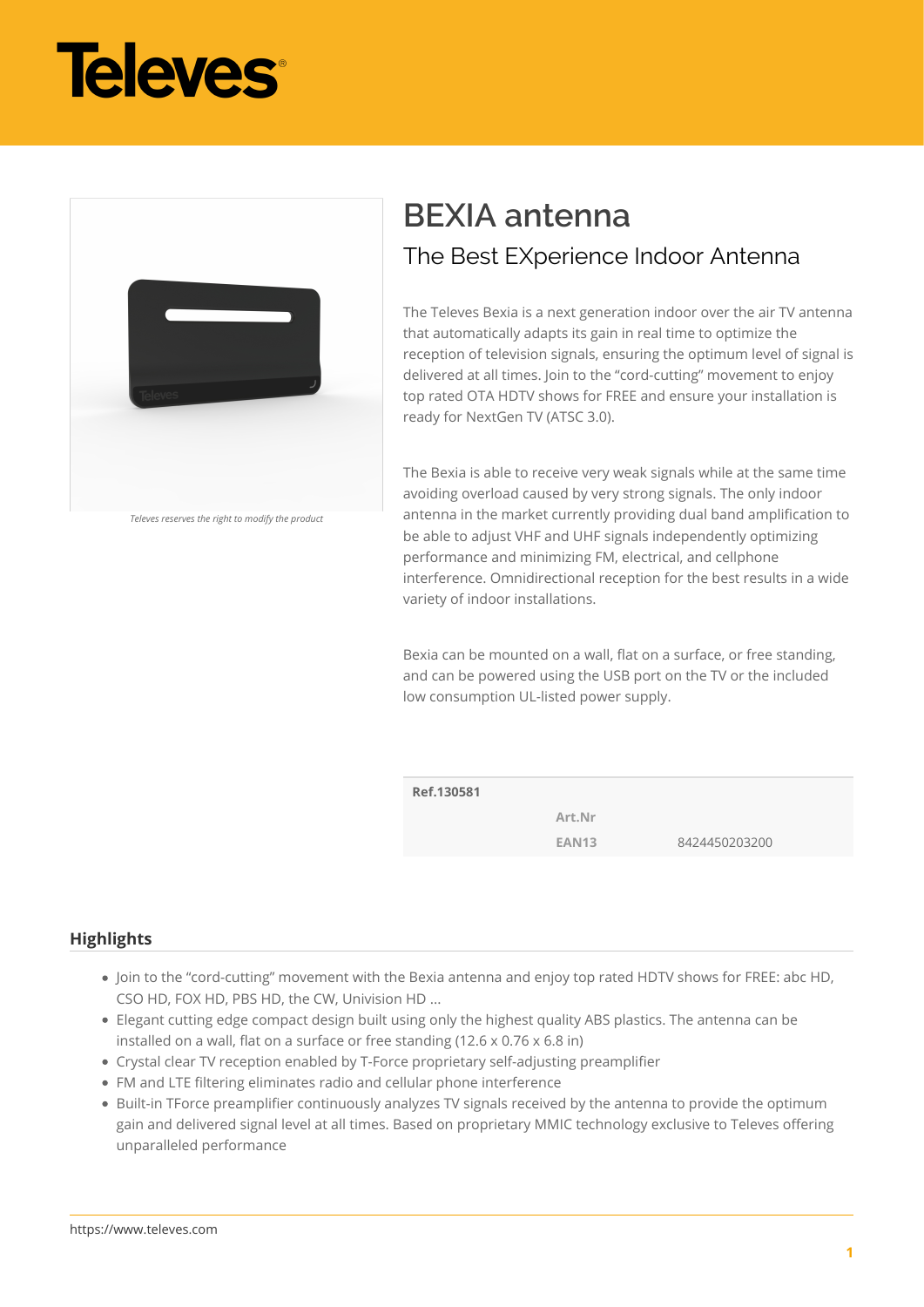

- In the event of power failure, the Bexia antenna will continue to work in passive mode, bypassing the built-in antenna electronics. The antenna can operate in active (amp turned on) or passive mode (amp turned off)
- Market leading indoor antenna with dual band amplification for maximum performance and interference rejection

## **Main features**

- BEXIA can be powered using the USB port of the TV, or using a conventional smartphone charger (5V)
- LTE-Ready: equipped with LTE filters to avoid mobile phone signals caused by the use of 5G/4G devices in the environment
- Low power consumption in intelligent mode
- In areas of good coverage, the antenna can also be operate in passive mode (without power)

#### **Discover**

# TForce technology:

Televes transitions from the traditional silicon era into a new era of electronic component design, allowing integrated circuits to be precisely manufactured for microwave frequency bands. Utilizing "State of the Art" MMIC technology TForce is manufactured using semiconductor compounds such as gallium arsenide (GaAs), providing the resulting products with unparalleled features and performance

Televes has reinvented the antenna concept. Until now, an antenna was just the reception component of a TV installation in which gain and directivity were the main features. The introduction of a smart device like BOSS provides the antenna with the capacity to receive very weak signals without the risk of being affected by very strong signals, the result is a dynamic balance between weak and strong signals that provides optimum signal levels at all times: the "dynamic range" concept turns out to be the most outstanding among quality parameters.

The creation of TForce with BOSS technology using MMIC components is an extraordinary milestone in the optimization of the dynamic range. The technology that allowed the reception of lost signals from distant satellites is now allowing the enhancement of the coverage range in DTT installations.